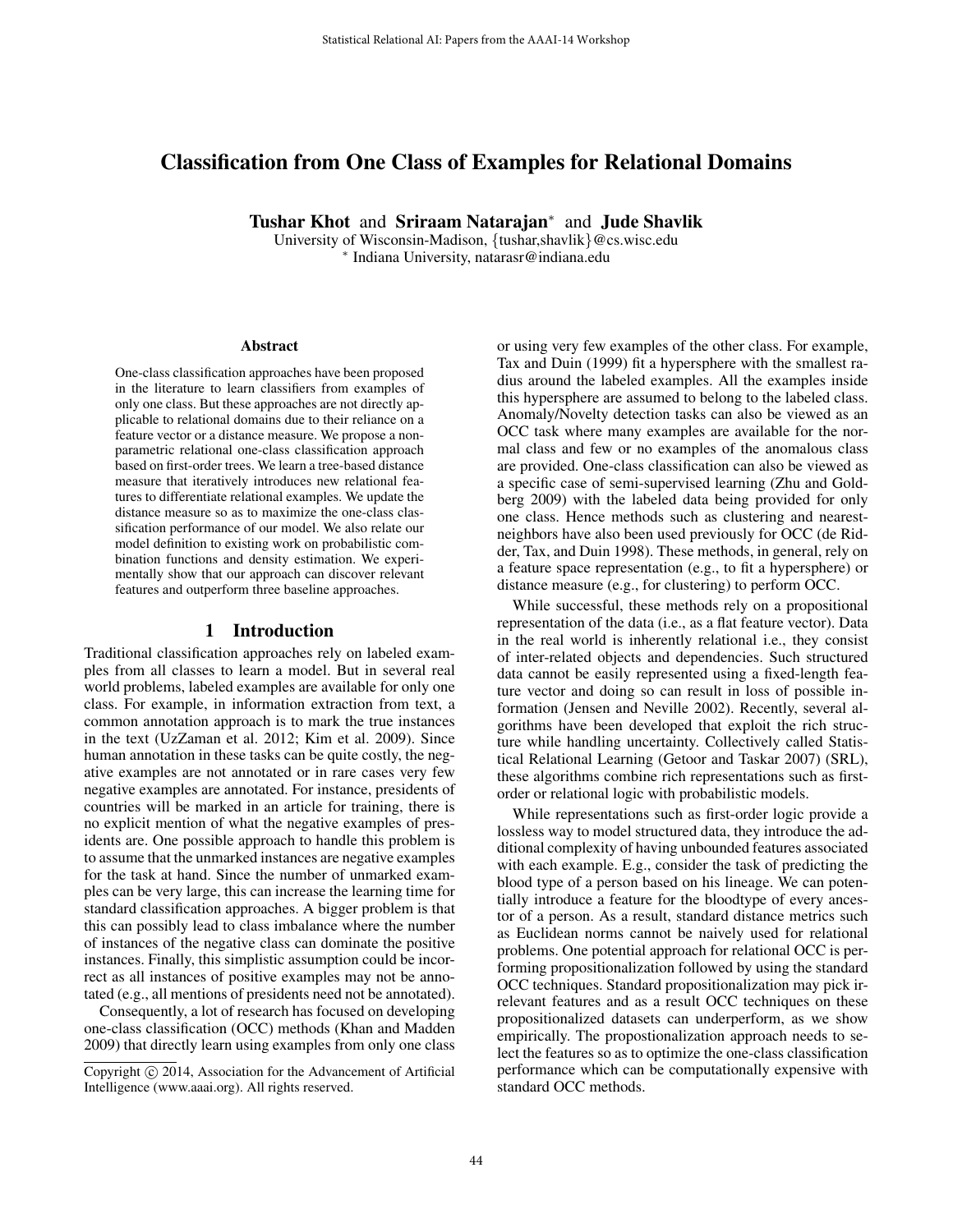We propose a non-parametric approach for OCC using a tree-based distance measure between relational examples which is learned by directly optimizing the OCC performance. We define this measure using the path similarity in relational decision trees. We combine the distances from multiple incrementally learned trees and labeled examples to calculate the probability of an example belonging to the labeled class. We present three interpretations of our approach: 1) based on combining rules for probability distributions (Natarajan et al. 2008), 2) based on using our distance with Kernel Density Estimation (Bishop 2006) and 3) based on using a similarity kernel with Support Vector Data Description (SVDD). Using this model definition, we derive a scoring method that allows for learning the trees so as to maximize the likelihood of the labeled examples. Although we use unlabeled examples in our approach to discover the relevant features, we do not require them to be specified (which we explain in Section 3). Another interesting interpretation of our approach is to view the method as a *feature selection* strategy for standard OCC methods. From this perspective, our approach can be seen as a way to propositionalize relational data for OCC methods.

We make several key contributions in this work: 1) We present a new distance metric for relational examples that can be learned incrementally. 2) We propose a relational one-class classification approach using this distance metric. 3) We relate and place this work in the context of existing work on combination functions, existing work on density estimation and OCC. 4) We show how we can perform feature selection for propositional OCC methods by evaluating our trees. 5) Finally, we demonstrate over multiple domains that our approach can learn more accurate models than standard relational learning and OCC methods.

### 2 Related Work

One-class classification (OCC) problem was first described by Moya et al. (1996) for an automatic target recognition task using neural networks. Following their work, Scholkopf et al. (2000) learn a Support Vector Machine (SVM) to separate the labeled examples from the origin. Tax and Duin (1999), on the other hand, learn a hypersphere with the smallest radius that encompasses the labeled examples. They have also shown that using the Gaussian kernel with a normalized dataset gives solutions comparable to the SVM approach. DeComite et al. (1999), on the other hand, use modified C4.5 to perform one-class classification. All these approaches rely on a propositional representation.

Anomaly/outlier detection methods can also be viewed as a one-class classification approach. Although there have been many outlier detection methods proposed in literature (Chandola, Banerjee, and Kumar 2009), outlier detection approaches generally assume that outliers are far and isolated (Liu, Ting, and Zhou 2012). This is not true for the oneclass classification problem where the labeled examples can be clustered and close to other unlabeled examples. Semisupervised learning approaches can also be used for OCC as shown by Ridder et al. (1998). Our approach can be viewed as semi-supervised relational learning as it leverages unlabeled examples for learning the relational distance function.



Figure 1: Relational one-class classification system design

One of the earliest works on relational one-class classification (Muggleton 1997) learns the smallest first-order hypothesis that can cover the labeled examples. Since this work only performed Boolean predictions, it was extended to perform relational density estimation (Cussens 1998). This approach relied on calculating proportions of examples captured by every hypotheses which can be prohibitively expensive for large domains.

Multiple propositionalization techniques and distance measures have been proposed for relational data which can potentially be used for OCC. One simple unsupervised approach to generate propositional features is by creating Boolean features corresponding to random firstorder logic clauses (Anderson and Pfahringer 2008). Relational Instance-based Learning (RIBL) (Horváth, Wrobel, and Bohnebeck 2001) uses similarity between local neighborhoods to calculate the similarity between examples. Such unsupervised approaches may not capture long range information while we leverage the labeled examples to guide our approach. kFoil (Landwehr et al. 2010) uses a *dynamic* approach to learn clauses to propositionalize relational examples for SVMs. Each clause corresponds to one Boolean feature and is scored based on the improvement in the SVM learned from the propositionalized data. Rather than learning a new model for every candidate structure, we compute the error reduction on the fly locally.

### 3 Relational OCC

The high-level overview of our approach to Relational One-Class Classification (RelOCC) is shown in Figure 1. Our approach consists of the following steps:

- 1. Learn a first-order tree for calculating relational distances. (Section 3.1)
- 2. Use the distance function to perform OCC. (Section 3.2)
- 3. Learn the next distance tree to improve the classification. (Section 3.3)
- 4. Go to Step 2.

Table 1 presents the terminology used throughout the paper. We will now describe the individual steps of our approach.

### 3.1 Tree-based distance

Inspired by semantic similarity measures (D'Amato, Staab, and Fanizzi 2008), we propose a distance measure based on the paths taken by examples in a relational decision tree. For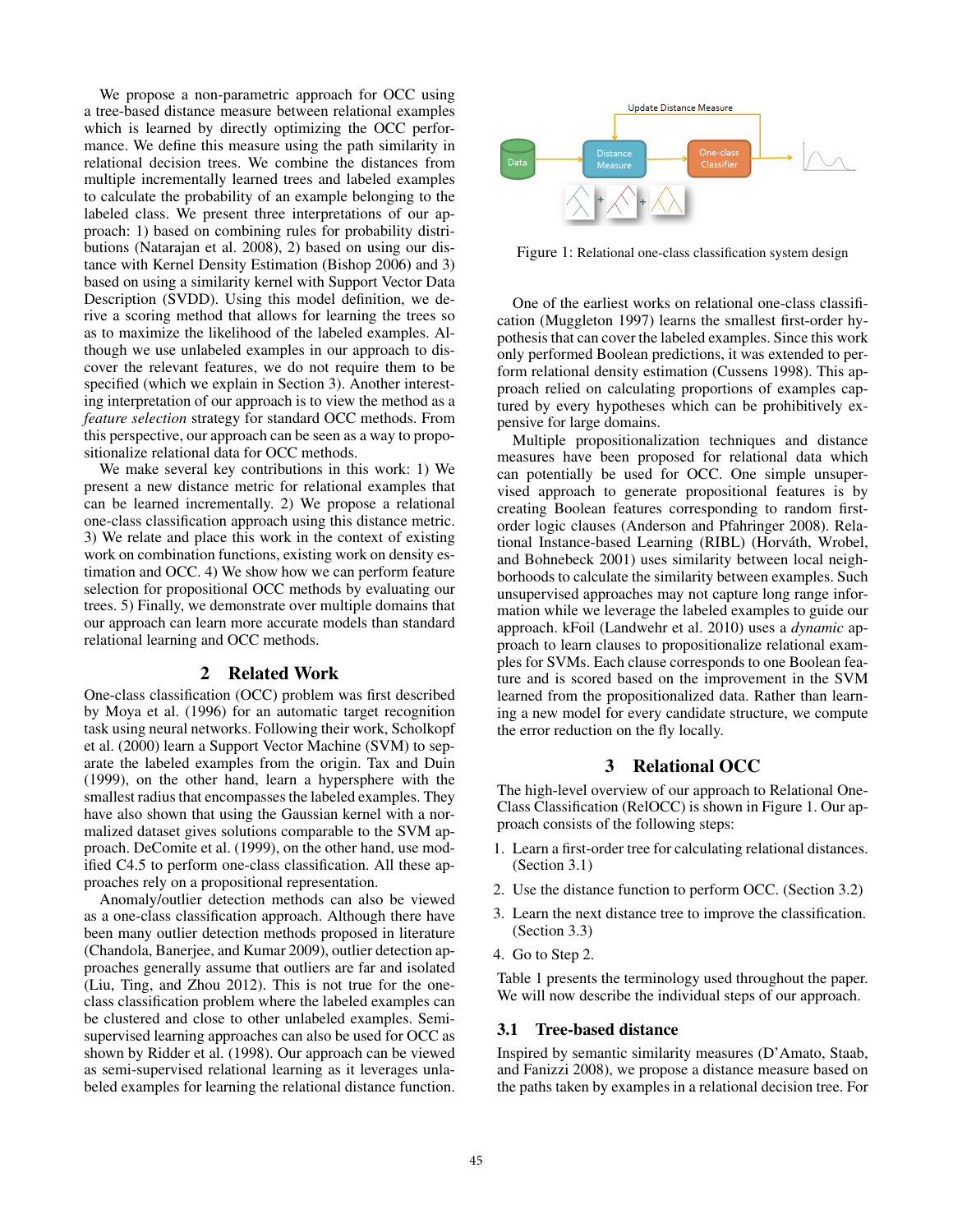| Term                        | Description                                     |
|-----------------------------|-------------------------------------------------|
| $x, x_i, y$                 | Relational examples                             |
| ${x_1, x_2, \ldots x_l}$    | Labeled examples                                |
| $lca(x_1, x_2)$             | Lowest Common Ancestor of the leaves            |
|                             | reached by $x_1$ and $x_2$                      |
| depth(n)                    | Depth of node n. $depth(Root) = 0$ .            |
| $d_i(x,y)$                  | Distance between x and y based on $i^{th}$ tree |
| D(x,y)                      | Distance between $x$ and $y$ based on all trees |
| $P(y \in \mathcal{L})$      | Probability of y being in labeled class         |
| $\alpha_i$                  | Weight of labeled example $x_i$                 |
| $\beta_i$                   | Weight of $i^{th}$ tree                         |
| I(condition)                | Indicator function that returns 1 if condition  |
|                             | is true, 0 otherwise.                           |
| $P^t(y \notin \mathcal{L})$ | $P(y \notin \mathcal{L})$ using t trees         |

Table 1: Description of terms used in this paper.

instance, consider two examples that reach the same node,  $n$  in a decision tree before taking separate paths down the tree i.e.,  $n$  is the lowest common ancestor (LCA) of these examples. If the node  $n$  is at depth of three, the two examples share *at least* three common attribute values. If *n* is at depth of one, they share at least one attribute value. Intuitively, the two examples in the first case are more likely to be similar than in second case. Thus, our distance measure is inversely proportional to the depth of LCA of two example paths.

$$
d(x_1, x_2) = \begin{cases} 0 & lca(x_1, x_2) \text{ is a leaf} \\ e^{-\lambda \cdot depth(lca(x_1, x_2))} & \text{otherwise} \end{cases}
$$

Examples that differ at the root node i.e. have no common attribute will have a distance of 1. A major feature of this distance definition is that it can be used on any off-the-shelf tree learner (such as TILDE (Blockeel and Raedt 1998)). The key difference from a first-order decision tree is that, in our formulation, there are no values associated with the leaves since all we are interested in are the paths that determine the distance between examples. The parameter  $\lambda$  (set to 0.5 in experiments) ensures that the distance value decreases gradually as the depth increases.

Properties It can be easily shown that this distance function satisfies the following distance metric properties:

- $d(x_1, x_2) \geq 0$  (non-negative)
- $d(x_1, x_2) = d(x_2, x_1)$  (commutative)
- $x_1$  and  $x_2$  are identical  $\Rightarrow d(x_1, x_2) = 0^1$  (equality)
- $d(x_1, x_3) \leq d(x_1, x_2) + d(x_2, x_3)$ . (triangle property) **Proof:** If  $l_{ij} = depth(lca(x_i, x_j))$ ,  $l_{13} \geq min(l_{12}, l_{23})$ . WLOG,  $l_{12} = \min(l_{12}, l_{23}).$  $l_{13}$   $\geq l_{12}$   $\Rightarrow$   $e^{-l_{13}}$   $\leq$   $e^{-l_{12}}$   $\Rightarrow$   $e^{-l_{13}}$   $\leq$   $e^{-l_{12}}$  +  $e^{-l_{23}} \Rightarrow d(x_1, x_3) \leq d(x_1, x_2) + d(x_2, x_3)$ . This can also be proven if  $x_1$  and  $x_3$  reach the same leaf node i.e.,  $d(x_1, x_3) = 0.$

Using just one tree may not suffice when dealing with potentially infinite dimensions in relational data. A simple next step would be to learn multiple relational trees. However this step introduces an additional complexity –the need for a way



Figure 2: Density Estimation using Distance measure

to combine these trees without increasing the complexity of the already complex problem. Our solution is inspired by density estimation techniques that we present next.

### 3.2 Density Estimation Model

We now define a model (shown in Figure 2) to combine distances from multiple trees and then distances from multiple examples to perform relational one-class classification. Recall that to calculate the probability estimate of an example  $y$ to belong to the labeled class, we use the distances between  $y$  and the labeled examples. We denote the distance between the current example y and a labeled example x from the  $i^{th}$ tree as  $d_i(x, y)$ .  $D(x, y)$  combines the tree distances to return the overall distance between  $x$  and  $y$ . We finally compute the density estimate  $P(y \in \mathcal{L})$  using the distances from all the labeled examples  $\{x_1, x_2, \ldots x_l\}$ . The combination function that we use in both levels is weighted mean:

$$
D(x_j, y) = \sum_i \beta_i d_i(x_j, y) \text{ s.t. } \sum_i \beta_i = 1, \beta_i \ge 0 \quad (1)
$$

$$
P(y \notin \mathcal{L}) = \sum_{j} \alpha_j D(x_j, y) \text{ s.t. } \sum_{j} \alpha_j = 1, \alpha_j \ge 0 \quad (2)
$$

One of the key advantage of this function is that it allows for efficient learning of trees as we show in Section 3.3. Also, this approach is closely related to existing research in one-class classification thus making it theoretically well grounded. We first present the learning of the trees followed by the relation to existing methods.

#### 3.3 Model Learning

Tree Learning As shown in Figure 1, we update the distance measure by iteratively adding to the set of trees. Assume that we have learned  $t$  trees already and are now learning the  $(t+1)$ <sup>th</sup> one. We can use any off-the-shelf tree learner and we employ the method described by TILDE tree learning (Blockeel and Raedt 1998). Since our distance metric only relies on the LCA position, we can make local scoring decisions at every node. If a pair of examples are already split by the tree, any further splits at lower levels will have no impact on the distance between these examples i.e., adding

<sup>&</sup>lt;sup>1</sup>The reverse condition does not hold.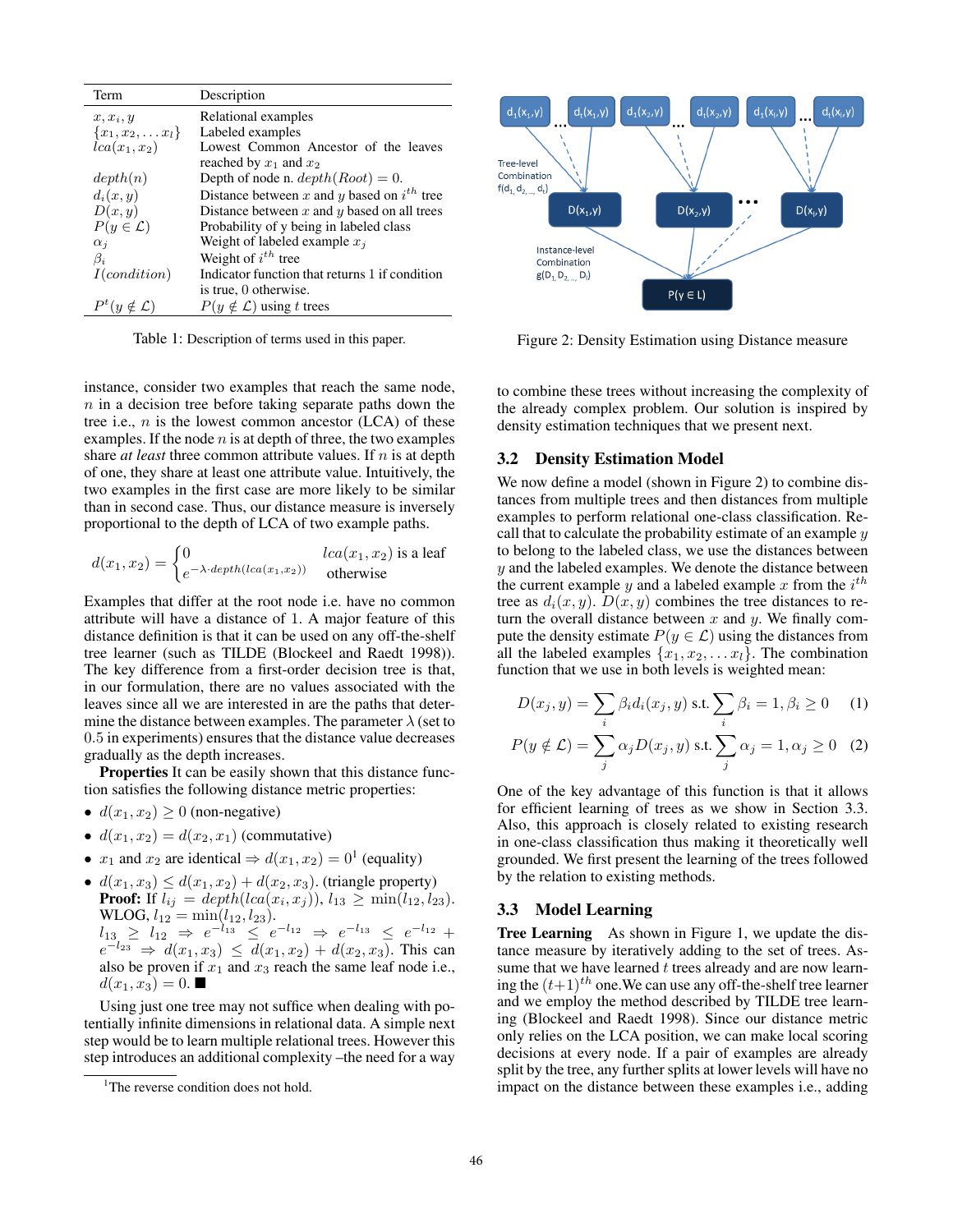a node to the tree only affects the distance between the pair of examples that are split at that node. Specifically, splitting example  $x_i$  and  $x_j$  at node n, increases their distance  $d_{t+1}(x_i, x_j)$  from zero to  $\Delta_{t+1}(x_i, x_j) = e^{-depth(n)}$ .

We use a modified splitting criterion which is the squared error over the examples i.e.,  $\sum_{y} [I(y \notin \mathcal{L}) - P(y \notin \mathcal{L})]^2$ .  $I(y \notin \mathcal{L})$  is the indicator function which returns 1 if y is an unlabeled example. Hereafter we use  $I(y)$  to compactly represent  $I(y \notin \mathcal{L})$ . As can be seen here, our scoring function does rely on using the unlabeled examples in the dataset. Even if unlabeled examples are not provided, these can be generated by using constants of matching types (e.g.  ${friends}(x, y) \forall x, y \in People, friends(x, y) \notin \mathcal{L}$ . Relying on only the labeled examples for learning a distance function will result in trivial distances of  $d(x, y) = 0$ .

Consider  $x$  to be the set of examples that reach node  $n$ .  $x<sub>l</sub>$  and  $x<sub>r</sub>$  are the set of examples that take the left and right branch respectively. Since introducing the node has no impact on the distances (and in turn probabilities) for examples not reaching node  $n$ , the squared error is

$$
\sum_{y \in \mathbf{x}} [I(y \notin \mathcal{L}) - P(y \notin \mathcal{L})]^2
$$
  
= 
$$
\sum_{y} [I(y) - \sum_j \alpha_j \{\sum_i^t \beta_i d_i(x_j, y) + \beta_{t+1} \Delta_{t+1}(x_j, y)\}]^2
$$
  
= 
$$
\sum_{y} [I(y) - P^t(y \notin \mathcal{L}) - \sum_j \alpha_j \beta_{t+1} \Delta_{t+1}(x_j, y)]^2
$$

At every node in the tree, we minimize this squared error. If y is close to the labeled examples  $(P^t(y \notin \mathcal{L}) \approx 0)$  for an unlabeled example  $(I(y) = 1)$ , increase in the distances to the labeled examples will reduce the squared error. If  $y$  is already spread apart from the labeled examples (i.e.  $P^t(y \notin$  $\mathcal{L} \approx 1$ , the distances to the labeled examples will not be increased any further. As a result, minimizing the squared error *introduces new features* to spread out the examples and *prevents redundant features* being added.

Since introducing node  $n$  only increases the distance between the pair of examples split at the node,  $\Delta_{t+1}(x_j, y) \neq$ 0 for  $x_j \in \mathbf{x}_1, y \in \mathbf{x}_r$  or  $x_j \in \mathbf{x}_r, y \in \mathbf{x}_l$ . Hence the splitting criterion can be modified to minimizing

$$
\sum_{y \in \mathbf{x}_{\mathbf{r}}} \left[ I(y) - P^t(y \notin \mathcal{L}) - \sum_{x_j \in \mathbf{x}_1} \alpha_j \beta_{t+1} \Delta_{t+1}(x_j, y) \right]^2
$$

$$
+ \sum_{y \in \mathbf{x}_1} \left[ I(y) - P^t(y \notin \mathcal{L}) - \sum_{x_j \in \mathbf{x}_{\mathbf{r}}} \alpha_j \beta_{t+1} \Delta_{t+1}(x_j, y) \right]^2
$$

We use a greedy search procedure for learning the tree where we pick the feature whose split reduces this squared error. The key insight is that the use of the mean squared error along with our relational path based distance function allows us to efficiently make these local scoring decisions. Note that our approach is non-parametric as the only parameter is the number of trees that increases as more data is obtained. Thus we can potentially update the distances in online fashion.

Weight Learning We set uniform weights on the examples and trees initially. After learning each tree, we update the weights  $\alpha$  and  $\beta$  for weighted mean function. We use a co-ordinate gradient descent approach where we iteratively update  $\alpha$  and  $\beta$  to minimize the squared error. Since there is no closed form solution, we update the weights only after learning an entire tree instead of updating after learning every node in the tree. The gradient of error w.r.t.  $\alpha$  is

$$
\frac{\partial}{\partial \alpha_j} \sum_y \left[ I(y) - \Sigma_j \alpha_j \Sigma_i \beta_i d_i(x_j, y) \right]^2
$$
  
= 
$$
-2 \sum_y \left[ I(y) - P(y \notin \mathcal{L}) \right] \Sigma_i \beta_i d_i(x_j, y)
$$

and the gradient w.r.t.  $\beta$  is

$$
-2\sum_{y}\left[I(y)-P(y\notin\mathcal{L})\right]\Sigma_j\alpha_jd_i(x_j,y)
$$

To ensure that weights are always greater than 0 and sum to 1, we project them as described by Natarajan et al. (2008).

#### 3.4 Model Interpretations

We now place our work in context to existing work on learning parameters in SRL and propositional OCC methods.

**Combining Rules:** Since  $d_i(x, y) \leq 1$ , it can be interpreted as the probability of example  $x$  being not equal to  $y$ based on the  $i^{th}$  tree, i.e.,  $P_i(x \neq y) = d_i(x, y)$ . Similarly  $D(x, y)$  can be viewed as overall probability of example x being not equal to y, i.e.,  $P(x \neq y) = D(x, y)$ . This can be viewed as using two-level combining rules (Natarajan et al. 2008) in directed SRL models with the weighted mean combination function. At first level, we combine probabilities from the set of trees (Eqn. 1). At second level, we combine probabilities based on individual examples (Eqn. 2).

Kernel Density Estimation: An alternate interpretation of our model is that of using Kernel Density Estimation (Bishop 2006) with a triangular kernel<sup>2</sup> and bandwidth 1.

$$
1 - \sum_{j}^{n} \alpha_{j} \sum_{i} \beta_{i} d_{i}(x_{j}, y) = \sum_{j}^{n} \frac{1}{n} (1 - \sum_{i} \alpha_{j} \beta_{i} d_{i}(x_{j}, y))
$$
  
= 
$$
\sum_{j}^{n} \frac{1}{n} |1 - D'(x_{j}, y)| = \sum_{j}^{n} \frac{1}{n h} K(\frac{D'(x_{j}, y)}{h}) \text{ for h=1}
$$

where  $D'(x_j, y) = \sum_i \alpha_j \beta_i d_i(x_j, y)$ . Since the term  $|x_j - y|$  $y$ | cannot be defined easily for relational examples, we use  $D'$  function to represent the absolute distance needed by the kernel density estimator. The value of  $D'$  is always below 1 and as a result is within the bounds of the triangular kernel.

SVDD: SVDD (Tax and Duin 1999) approach learns a hypersphere around the labeled one-class examples. An example z is classified as belonging to the labeled class if  $(z \cdot z) - 2 \sum_i \alpha_i (z \cdot x_i) + \sum_{i,j} \alpha_i \alpha_j (x_i \cdot x_j) \leq R^2$ . Since the classification only depends on the dot product, SVDD also uses kernel functions. Using the function  $1 - D$  in our case as the kernel functions<sup>3</sup> changes the function used for classification to  $1 - D(z, z) - 2\sum$ P  $i \alpha_i (1 - D(z, x_i)) +$  $\sum_{i,j} \alpha_i \alpha_j (1 - D(x_i, x_j)) \leq R^2$ . Since  $D(z, z) = 0$ , we can rewrite the decision boundary as  $1 - \sum_i \alpha_i D(z, x_i) \ge$ 

 ${}^{2}K(x,y) = (1 - |x - y|) \cdot I(|x - y| < 1)$ 

<sup>&</sup>lt;sup>3</sup>this is possible as kernel functions are similarity functions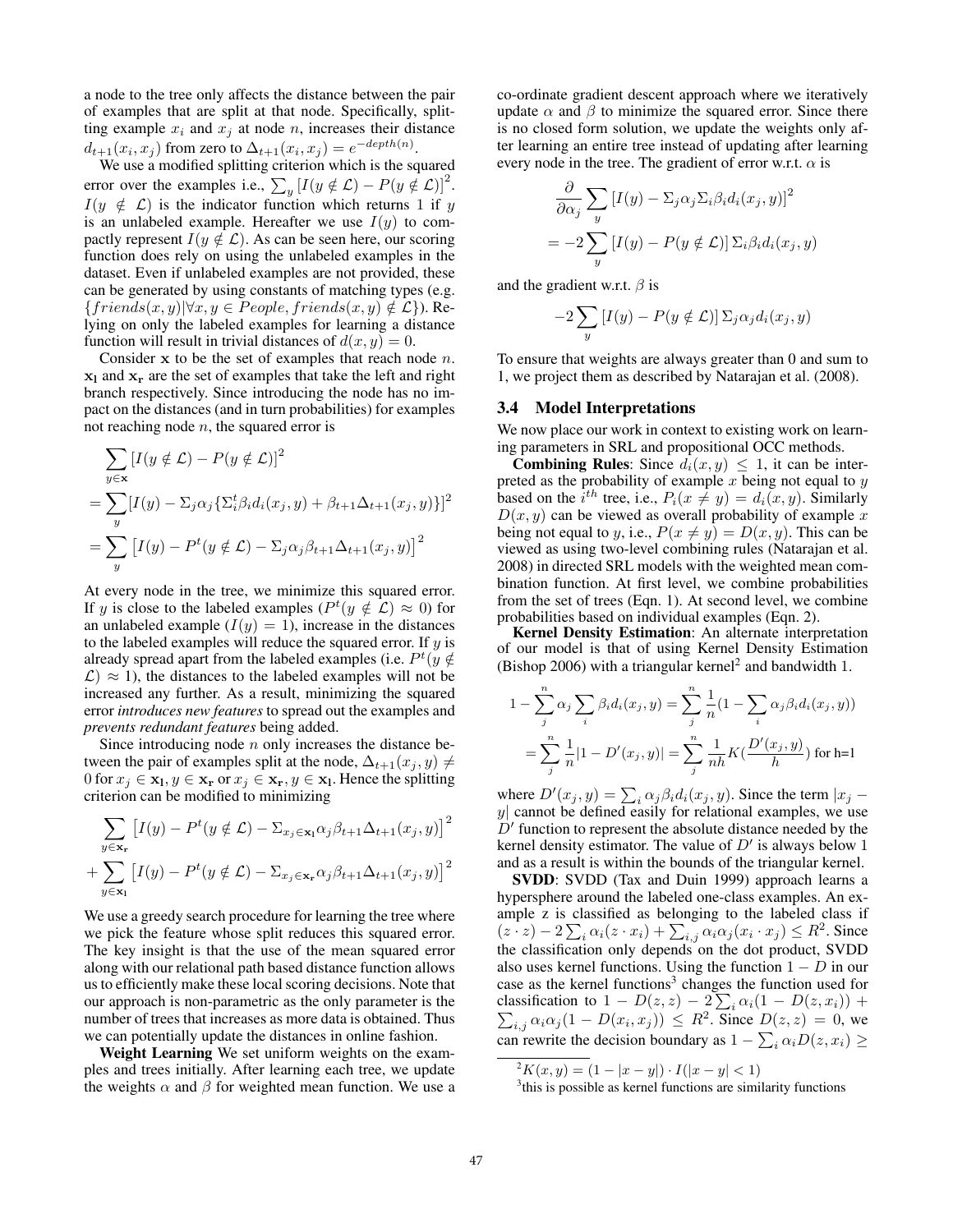$1 - \sum_i \alpha_i D(x_k, x_i)^4$  where  $x_k$  is any labeled example. We use the left hand side of the equation as the probability estimate for z belonging to the labeled class. Our definition allows to return probabilistic estimates, but we can now also use  $1 - \sum_i \alpha_i D(x_k, x_i)$  as a decision boundary to predict the example class. Since we optimize a different function, it is not necessary for all examples  $x_k$  to result in the same boundary. But we can approximate it by using the average distance to all labeled examples.

Feature Selection for OCC: It is also possible to view our proposed approach as a feature selection strategy for standard one-class classification methods. More specifically, we can convert every path from root to leaf into a Boolean feature since these paths can be represented as a horn clause. Since the resulting feature is Boolean, doing this for every path will yield a propositionalized data set that can then employ standard OCC methods such as SVM-OCC. We call this approach SVMOCC-Rel and show the importance of this feature selection strategy in our experiments. Propositionalization of relational data can possibly result in infinite features as a walk through the relational graph can lead to several resulting features. For instance, when reasoning about a particular genetic disposition, it is possible to use generations of ancestors' information. Our method on the other hand, can be seen as selecting these relational features (i.e., identifying the most important set of ancestors) for a propositional classifier making it possible for the propositional methods to work with relational data more seamlessly.

Implementation details: Our approach begins with the distance of 0 between every pair of examples. During every tree learning step, we use only a subsample of examples for efficiency which has shown to improve performance in highly skewed datasets (Chan and Stolfo 1998). We further subsample the examples based on their current predictions. Based on active learning (Settles 2012) techniques, we pick unlabeled examples based on their proximity to the decision boundary as well as the misclassified examples. For the weight learning step, we use a step length of  $\eta = 0.001$ .

### 4 Experiments

We evaluate the following different algorithms:

- RelOCC: This approach is our relational OCC method using the predictions from the combination function.
- RND: We modify the tree learner to randomly pick features at every node. To ensure a strong baseline, we do not pick any feature that results in more than 95% examples going to one branch.
- O-Rel: This refers to the strategy described above for using SVM-OCC with features generated from RelOCC.
- O-Rnd: This refers to SVM-OCC with features from RND trees (i.e, random features).
- SVM: Instead of using only labeled examples, we use all the examples for training a standard SVM on the propositionalized data. We use *S-Rel* and *S-Rnd* to denote the SVM learned from RelOCC and RND trees respectively.

• RPT: As we are learning conditional discriminative models, we learn relational probability trees (Neville et al. 2003) for the target class as a relational baseline.

We use area under the Precision-Recall curve (AUC-PR) and accuracy to compare our approaches. These datasets have extremely skewed distributions, so using all the examples for testing can achieve a very high precision when predicting the most common label. We use a subset of examples with a reduced skew (twice the negatives to positives) for testing to avoid this issue. The same subset is used for all approaches within each domain. Since one-class SVM methods return only binary predictions we compare the accuracies, while we compare the AUC-PR values for the relational approaches.

We aim to explicitly evaluate the following questions: (Q1) Does RelOCC compare favorably to the baseline relational learning methods for the OCC tasks? and (Q2) Do the features extracted out of RelOCC help the propositional one-class classifier (O-Rel)?

# 4.1 UW-CSE

UW-CSE dataset (Richardson and Domingos 2006) is a standard SRL dataset developed at University of Washington. The goal is to predict the advisedBy relationship between a student and a professor. The data set contains information about professors, students and courses from five different sub-areas of computer science. It includes relations such as professor, student, publication, advisedBy, hasPosition etc. Since the primary motivation of our approach is one-class classification where all the positive examples are not marked, we use only a subset of positive examples and assume they were the only ones marked by annotators. We pick 20%, 40% and 60% of the labeled examples for training and use all the positives for testing. The results for five-fold cross-validation are shown in Table 2 and Table 3.

| % marked | RelOCC. | RND  | R PT |
|----------|---------|------|------|
| 20%      | 0.93    | 0.87 | 0.76 |
| 40%      | 0.93    | 0.81 | 0.81 |
| 60%      | 0.92    | 0.83 | 0.88 |

Table 2: AUC-PR on UW dataset. Bold shows the best approach.

| % marked | RelOCC. | O-Rel | O-Rnd | S-Rel | S-Rnd |
|----------|---------|-------|-------|-------|-------|
| 20%      | 89.75   | 77.39 | 75.24 | 60.56 | 60.58 |
| 40%      | 89.97   | 75.55 | 74 94 | 60.56 | 60.56 |
| 60%      | 89.60   | 76.02 | 74.43 | 60.56 | 60.56 |

Table 3: Accuracy on UW dataset

As can be seen from the AUC-PR values, our approach outperforms both OCC with random feature selection and discriminative learning using RPTs thus answering Q1 affirmatively. Our approach also has a higher accuracy than both using SVM-OCC and standard SVMs on the propositionalized dataset. The training dataset is highly skewed and

<sup>&</sup>lt;sup>4</sup> after expanding  $R^2$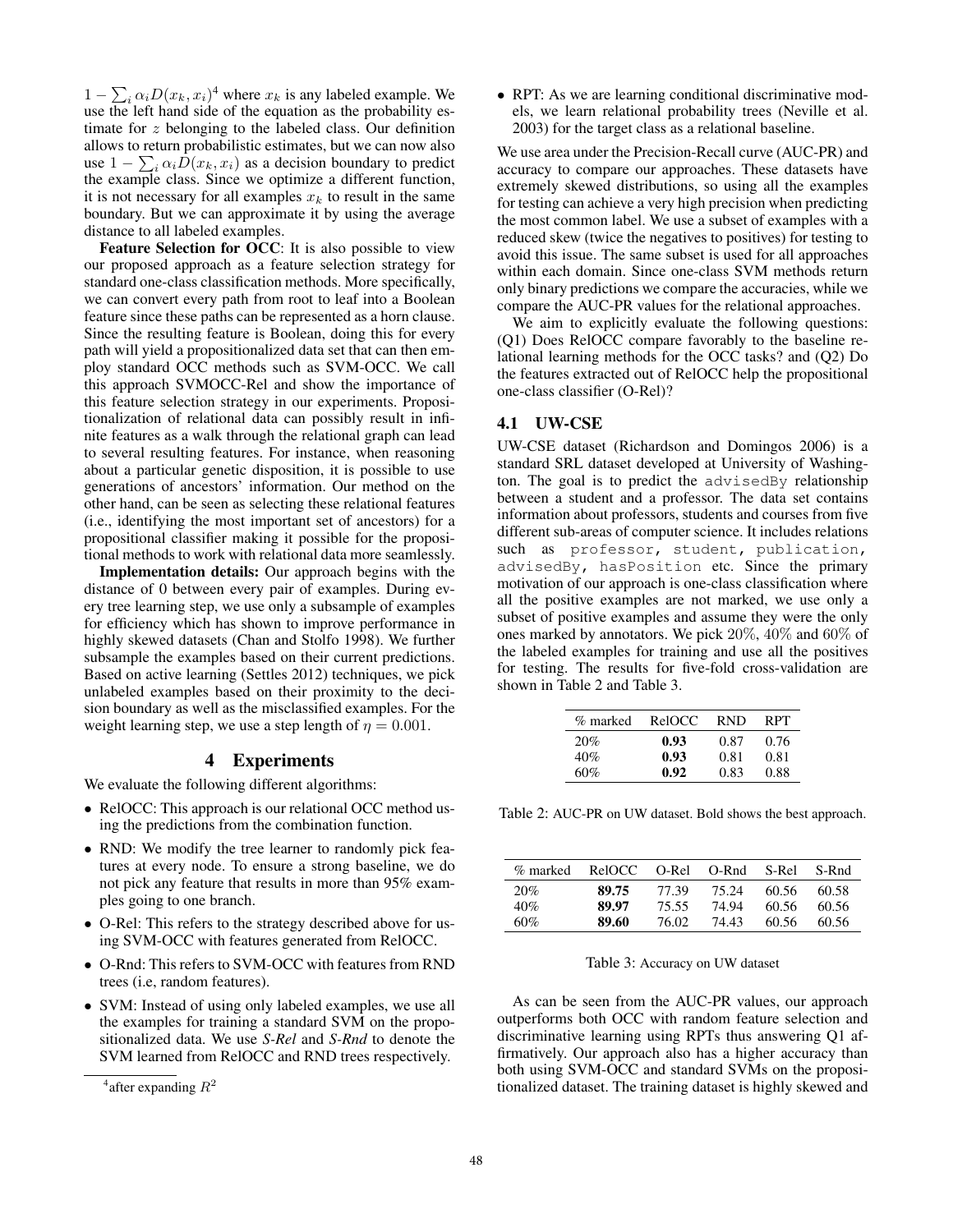as a result basic SVM approaches (S-Rel and S-Rnd) predict the most common label. Thus Q2 can also be answered affirmatively in that using our method for feature selection helps SVM over the other feature selection methods. For all other datasets, S-Rel and S-Rnd show similar behavior where they predict all examples belonging to the negative class and hence we do not show them in other data sets.

### 4.2 IMDB

IMDB is another popular SRL dataset (Mihalkova and Mooney 2007) containing information about actors, directors and movies obtained from imdb.com. We focused on the task of predicting the workedUnder relation in this dataset. We performed five-fold cross-validation and the results are presented in Table 4 and 5. The results are similar to UW-CSE where RelOCC outperforms the SVM-based approaches. But for this dataset, RPT are also able to learn with few positive examples and have similar performance to RelOCC. Both these approaches still outperform RND.

| % marked | RelOCC. | <b>RND</b> | R PT |
|----------|---------|------------|------|
| 20%      | 0.98    | 0.80       | 0.99 |
| 40%      | 0.98    | 0.88       | 0.97 |
| 60%      | 0.97    | 0.91       | 0.97 |

Table 4: AUC-PR on IMDB dataset.

| % marked | RelOCC | RND.  | O-Rel | $O-Rnd$ |
|----------|--------|-------|-------|---------|
| 20%      | 93.88  | 56.76 | 81.15 | 84.10   |
| 40%      | 94.68  | 60.49 | 81.27 | 78.90   |
| 60%      | 94.36  | 62.14 | 78.69 | 77.53   |

Table 5: Accuracy on IMDB dataset

# 4.3 NFL

One of the primary motivations of our work was to learn models for information extraction data sets with only positive labels. To this end, we evaluate our approach on the task of extracting winners of National Football League (NFL) games from sports articles. The annotations only provided few positive examples. We use the Stanford NLP toolkit <sup>5</sup> to convert the text into NLP structures such as parse trees and dependency graphs. Since this dataset only has few annotated positives, we do not drop any labeled examples in our experiments. The results for ten-fold cross-validation on this task are shown in Table 6 and 7.

RelOCC outperforms the other relational approaches thus answering Q1. But as compared to the SVM-based approaches, using the RelOCC features for SVM-OCC (O-Rel) does as well as the relational OCC approach in terms of the accuracy. This shows clearly that our proposed approach serves as a good feature selection method as well (answering Q2). Since this dataset has a large number of possible features, random feature selection is not able to pick the relevant attributes and both RND and O-Rnd are much worse.

| RelOCC RND RPT |      |      | ReJOCC RND O-Rel O-Rnd |                         |  |
|----------------|------|------|------------------------|-------------------------|--|
| 0.63           | 0.35 | 0.59 |                        | 69.95 34.92 70.22 47.70 |  |

Table 6: AUC-PR (NFL) Table 7: Accuracy results (NFL)

### 4.4 Heart

To evaluate the quality of feature selection, we use the Heart dataset <sup>6</sup> which is a multivariate data set with 13 attributes. The task is to predict the presence of heart disease in patients. We performed four-fold cross-validation and show the results in Tables 8 and 9.

| % marked | ReIOCC. | <b>RND</b> | RPT. |
|----------|---------|------------|------|
| 20%      | 0.47    | 0.38       | 0.39 |
| 40%      | 0.44    | 0.37       | 0.36 |
| 60%      | 0.43    | 0.38       | 0.43 |

Table 8: AUC-PR on Heart dataset

While RelOCC is better than both RND and RPT, using SVM-OCC with RelOCC as a feature selection procedure does much better than using the RelOCC model. Since this dataset is originally a propositional dataset, the complex interactions captured by the distance function in RelOCC are not required and can possibly overfit the data. Hence with fewer examples marked (20%), RelOCC does as well as SVM-OCC and better than all the other approaches. The results here show that SVM benefits from the feature selection as it is better than both O-Rnd and the baseline SVM methods answering Q2 affirmatively.

| % marked | RelOCC. | <b>RND</b> | O-Rel | O-Rnd |
|----------|---------|------------|-------|-------|
| 20%      | 63.85   | 38.71      | 62.73 | 50.64 |
| 40%      | 50.34   | 37.67      | 62.59 | 49.50 |
| 60%      | 46.38   | 39.31      | 60.55 | 51.53 |

Table 9: Accuracy on Heart dataset

# 5 Conclusion

We presented a non-parametric approach for one-class classification from relational data. We defined a new distance metric based of first-order decision forest and a density estimation model using the distance metric. We can efficiently update the distance metric to improve the classifier's performance. Our approach as a side effect introduces novel and relevant features which can also be used to augment propositional OCC methods. The next step is to apply our approach to other information extraction tasks such as TempEval (Uz-Zaman et al. 2012) and BioNLP (Kim et al. 2009). Integrating other kernels and combination functions into our method might help in further improving the performance.

<sup>5</sup> http://nlp.stanford.edu/software/corenlp.shtml

<sup>6</sup> http://archive.ics.uci.edu/ml/datasets/Heart+Disease